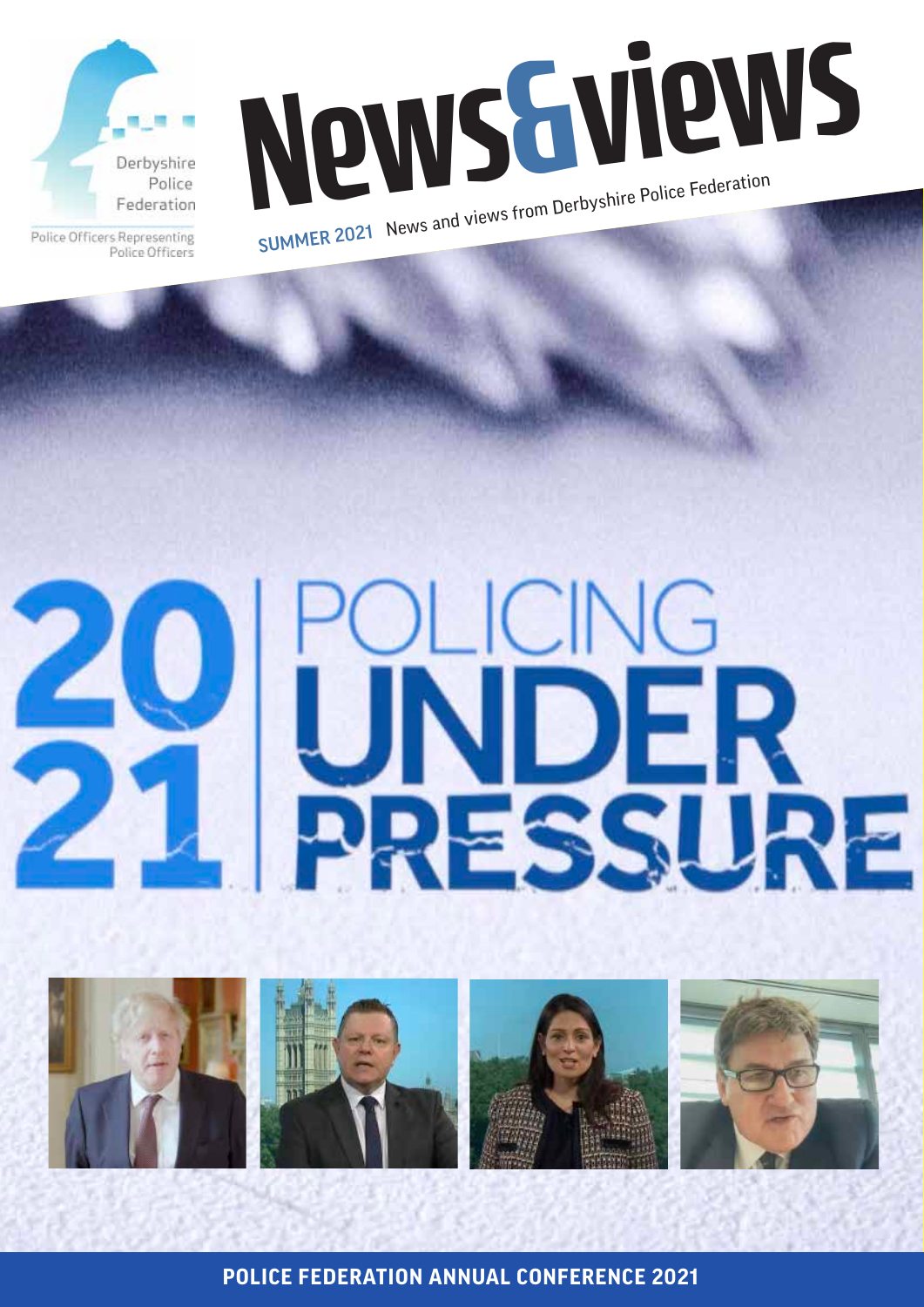## **Our chair says**



*By Tony Wetton, chair of Derbyshire Police Federation*

The highlight of many a Police Federation<br>
conference has been the keynote speech<br>
Lines of the Home Secretary of the day. There have been some dramatic moments, a slow hand clap for Labour's Jack Straw and deathly silence for Theresa May immediately springing to mind.

It has to be said that the Police Federation is currently enjoying a much more positive relationship with the Government and with Home Secretary Priti Patel in particular. To be honest, it is hard to imagine that it could have got worse than it was when Ms May was in the post.

But, while we appreciate that there appears to be a far more constructive working relationship, we actually need to see something more tangible in terms of Government support for policing.

The Home Secretary was very supportive

of the police service in her speech saying there was nothing she took more seriously than her duty to the police but some of us remember the early days of Ms May's tenure when she said very similar things.

Priti Patel made promises around many of the issues we have been campaigning on – the Police Covenant, tougher sentences for those who assault emergency service workers, better protection in law for police drivers. We have seen progress on all these issues and the Police, Crime, Sentencing and Courts Bill covers these issues and is making its way through Parliament now.

We welcome this progress. But there was nothing new in the speech even though it was full of praise for officers' commitment to their work and the sacrifices they make on a daily basis.

Officers have looked to the Government, and the Home Secretary, for support on two key issues in recent months and sadly they were completely let down by them.

The first was over the Covid jabs. At no time did anyone in policing say that officers and frontline staff should jump the queue during the first stage of the vaccine roll-out programme.

It was right and proper that the elderly, the vulnerable and those working in the NHS and in care homes should be the Number 1 priority. But once those people had been offered the jab, I believe officers and other essential workers, including prison officers, should have been given some priority. The Government failed officers at a time when they were on the frontline serving and protecting their communities.

The other issue where officers have felt let down has been over pay. The Government has insisted officers have to accept a pay freeze which does not really show any great appreciation of the extraordinary work they have been carrying out through the pandemic.

I think we need to see how the Home Secretary's other promises play out.

#### **20 UNDER**<br>**21 PRESSURE**

#### **PM's 'huge** thank you' to officers 10am **Welcome** Ian Collins, Facilitator John Apter, National Chair, PFEW **Senior Ministerial Address**



*Prime Minister Boris Johnson.*

Boris Johnson delivered a message of thanks and support at the opening of the conference.

The Prime Minister issued a 'huge thank you' to officers for their work during the pandemic and praised them for rising "to an enormous challenge".

 He said: "You have shown over the past year just why British police are the best in the world, now we are going to make sure you have the tools you need to deal with criminals, make our streets safer, and get on with the job you signed up to do."

### Watch conference with on-demand service

Derbyshire Police Federation members are being urged to catch up with the annual conference via a special video on-demand facility.

The theme for this year's event was Policing Under Pressure and it featured a range of key topics such as officer wellbeing, trial by media, the use of force and policing protests.

Highlights included Derbyshire Chief Constable Rachel Swann's appearance at a powerful panel discussion and Q & A on tackling misogyny in the police service.

Speeches from Prime Minister Boris Johnson, Home Secretary Priti Patel and Police Federation chair John Apter are also all available on

catch-up.

Derbyshire branch chair Tony Wetton said: "This year's conference looked in depth at some of the tough issues our members face as frontline police officers in 2021.

"I know a lot of our members couldn't attend the live sessions because of work commitments but staging it online means the whole conference can now be viewed via the on-demand service and I would encourage everyone to do so."

To access the on-demand videos, please simply email **events@polfed.org** and you will be sent a link.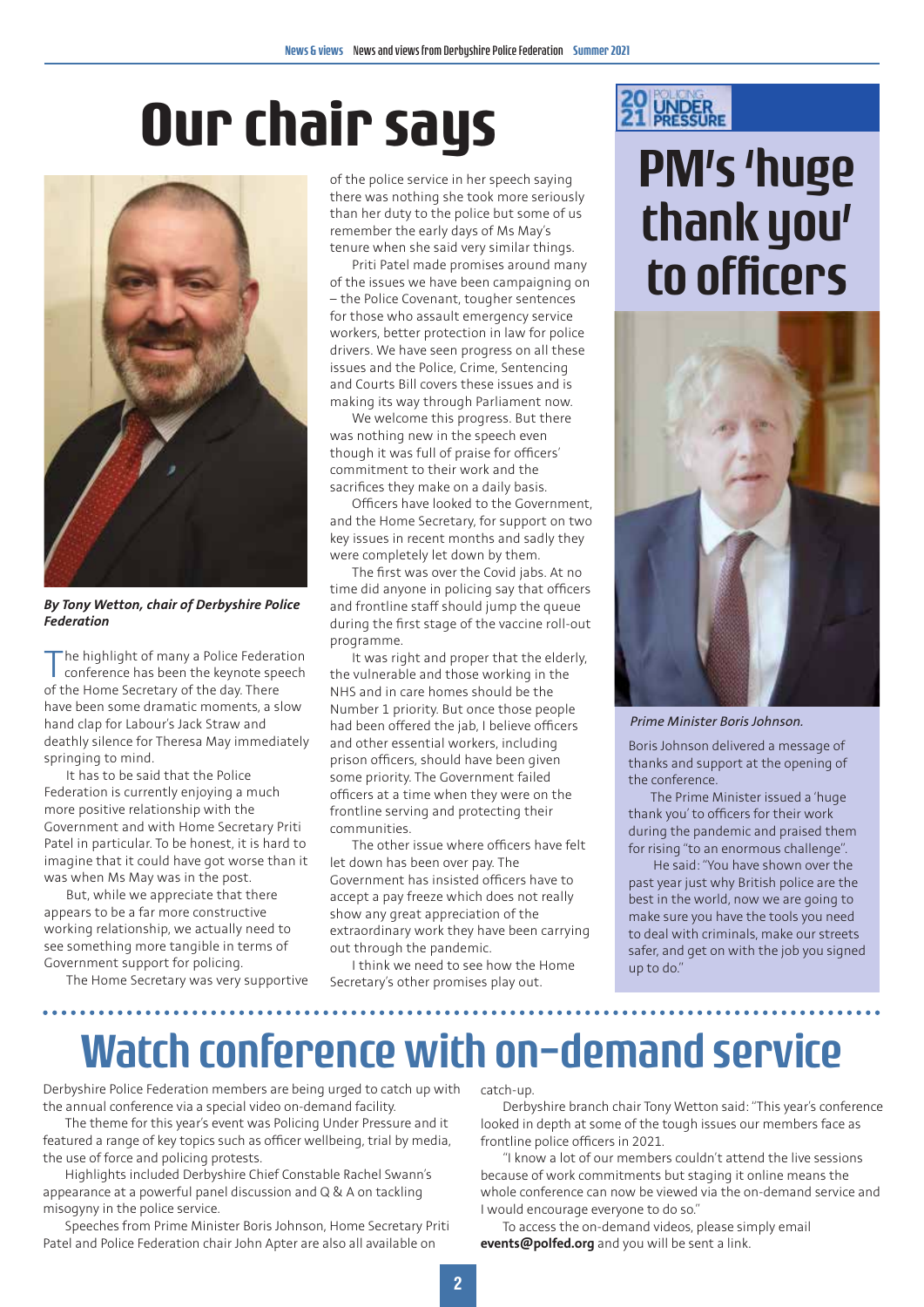

#### \_\_\_\_\_\_\_ Dame Cressida Dick, Commissioner, Metropolitan Police Message of support from a senior chief officer challenging year Chair reflects on



*National Police Federation chair John Apter.*

**P**eflec
keyno
conference. olice Federation chair John Apter has reflected on an extraordinary year in his keynote speech to this year's annual

John said officers found themselves in unprecedented situations and often felt they were held responsible when things went wrong.

He noted assaults on officers shot up during the coronavirus pandemic as they became the focus of public anger and frustration.

The chair told members: "This past year has been one of the most challenging and one of the most extraordinary for us all in recent history.

"For the past 15 months we have been required to police in a way that none of us ever expected to when we joined the job.

"We knew it was never going to be easy. But our job was made even harder by the ever changing rules and regulations."

He told Home Secretary Priti Patel, who also addressed the conference: "We had officers going out on patrol literally hours after the new regulations were introduced.

"They had often received no detailed briefing because the laws had only just been passed, which meant they were often going

out on patrol with no specific detail about what the change meant for policing.

"There was no discussion about how to deal with the new laws or the new guidance. And let's be honest Home Secretary, the rules were not always crystal clear."

He said the police had unfairly become the focus of blame: "My colleagues, who were doing their very best, every single day, in the most difficult of circumstances, became the focus of public anger and frustration.

"And for some perverse reason, some chose to see us as the enemy. We were

labelled the villains of the pandemic and that is grossly unfair.

"A minority of people - and let's be honest about this: often agitators intent on causing mayhem - focused their anger and often violence on police officers.

"Well, I have a message to those who goaded my colleagues, a message to those who attacked police officers who were simply doing their job and to those vile people who weaponised Covid by coughing and spitting at my colleagues, often saying they had Covid and they hope the officer caught it and died.

"To those individuals: you disgust me, you completely disgust me. And I know that you disgust every decent, law-abiding person."

John said officers were also facing 'trial by media' on a daily basis and called on the Home Secretary for her support, he said: "We need you to speak out when you see footage of police officers being attacked on social media. When we see people reaching for their phone, not to dial 999 for help, but reaching for their phone to film an attack for nothing more than entertainment.

"Social media companies must also take more responsibility and the Government must ensure this happens. What kind of society have we become when attacking police officers is seen as nothing more than entertainment, nothing more than a sport?"

John finished his keynote speech by pointing out that police pay had fallen by 18 per cent in real terms in the past 10 years and that most officers were also currently affected by the public sector pay freeze.

#### **OUR REPS SAY...**

*"A typically passionate speech from the national chair, whose relationship with the Home Secretary and Home Office is 'constructive without being cosy'."*  **Tony Wetton, Derbyshire Police Federation chair**

*"A video statement from 26-year-old PC Leanne Gould of Devon and Cornwall Police was included in the chair's keynote speech and she raised concerns over the thousands of officers attending mutual aid policing duties for the G7 conference, leaving her and other unvaccinated officers at risk. I was pleased to see a young officer standing up for what she believes and voicing her concerns and would encourage other younger serving officers to speak openly and share their views with their local Fed branches."*  **Paul Russell**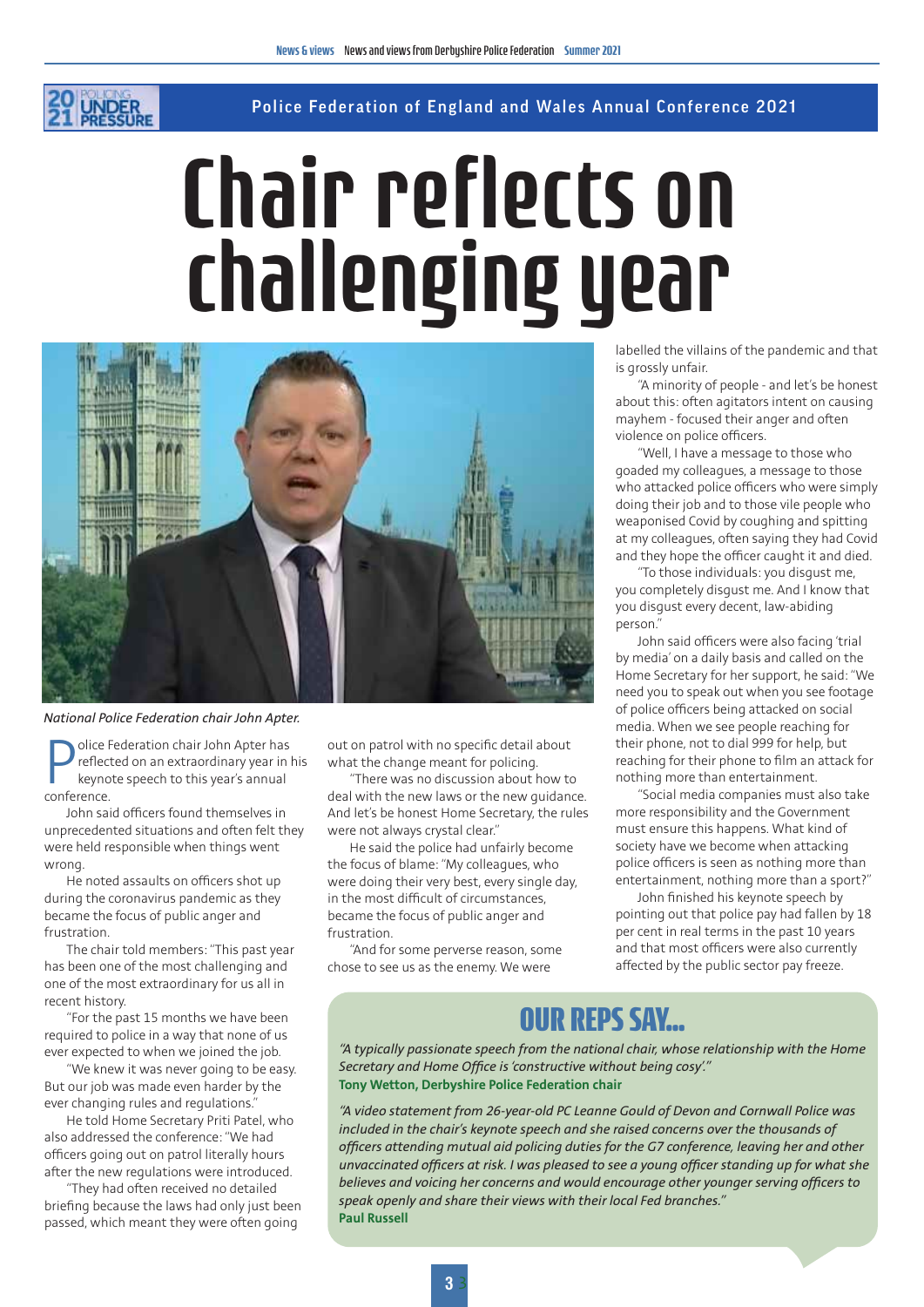

# **Home Secretary praises officers** and says 'I have got your backs'

*n deservetary Priti Patel has* Police Federation me country depends on them and ome Secretary Priti Patel has told<br>
Police Federation members the<br>
country depends on them and<br>
pledged<sup>, "</sup>I have got your backs" Police Federation members the pledged: "I have got your backs."

In her keynote speech, the Home Secretary praised the courage shown by frontline officers throughout the coronavirus crisis.

She told them: "On behalf of the whole country, thank you for still being there for us during one of the toughest moments in our country's history. You have done it superbly well and courageously."

Ms Patel acknowledged a rise in the number of attacks on officers as protests swept the country last summer and described such behaviour as "grotesque".

She said: "It's a cruel irony that while most crimes naturally fell during lockdown, violence and abuse directed at police officers increased.

**" country, thank you for still being COD** behalf of the whole **there for us during one of the toughest moments in our country's history. You have done it superbly well and**  courageously. *J<sub>J</sub>* 

"You were spat and coughed at by thugs claiming to have the virus. Some of you were seriously injured and your vans were set on fire during the despicable events in Bristol earlier this year.

"Police were bloodied and pelted with bottles in Hyde Park in April."

Assaults on constables without injury increased by 21 per cent to 25,156 in the year to December 2020 and attacks resulting in injury rose by 2 per cent to more than 11,000, figures branded 'shocking' by the Home Secretary.

She said: "This behaviour is grotesque. And I will never accept that it's simply part of the job.

"It is an attack on the fabric of our society. And every police uniform is worn by a human being who is entitled to dignity and respect.

"The right to protest and speak freely does not include the right to smash up property, or abuse police officers."

Ms Patel confirmed the Government was doubling the maximum prison sentence for common assault or battery against emergency workers from twelve months to two years.

She said: "I will continue to do everything in my

power to ensure assaults on our police are treated with the appropriate severity across the whole criminal justice system.

"Those who have contempt for the police may be louder and more vitriolic than ever, but they are vastly outnumbered and utterly wrong.

"Far from feeling any shame in being a police officer, you all should feel very proud indeed. We have also acted in response to what you said about the tools and powers you need."

Ms Patel insisted she would not let the police be subjected to trial by social media and said she supported calls to release more body-worn video footage of incidents.

She told the conference: "That's why I backed the Police Federation's call for forces to share body-worn video footage to counter highly selective, and misleading, video clips uploaded on to social media.

"I want forces to be more proactive in sharing body-worn video footage to highlight the fantastic work of their officers, to build public confidence, and to correct harmful misinformation circulating online.

"It is critical that we work as a system to



*Home Secretary Priti Patel.*

ensure that we maintain public confidence in policing, which is vital for victim reporting, intelligence-led policing, and to maintain our treasured model of policing by consent.

"As part of this process, we will be looking carefully at strengthening the system of local community scrutiny and the value of body-worn video, because transparency is vital."

Ms Patel said the police had played a heroic role bringing the country through the incredible shock of the coronavirus pandemic.

She told Federation members: "As we come out of coronavirus, we must cut crime and build back safer – and we can't do it without you.

She concluded: "Our country depends on you. And I have got your backs."

#### **OUR REP SAYS...**

*"I truly hope she is good to her word and can restore the faith in Government from police officers up and down the country."* **Paul Russell**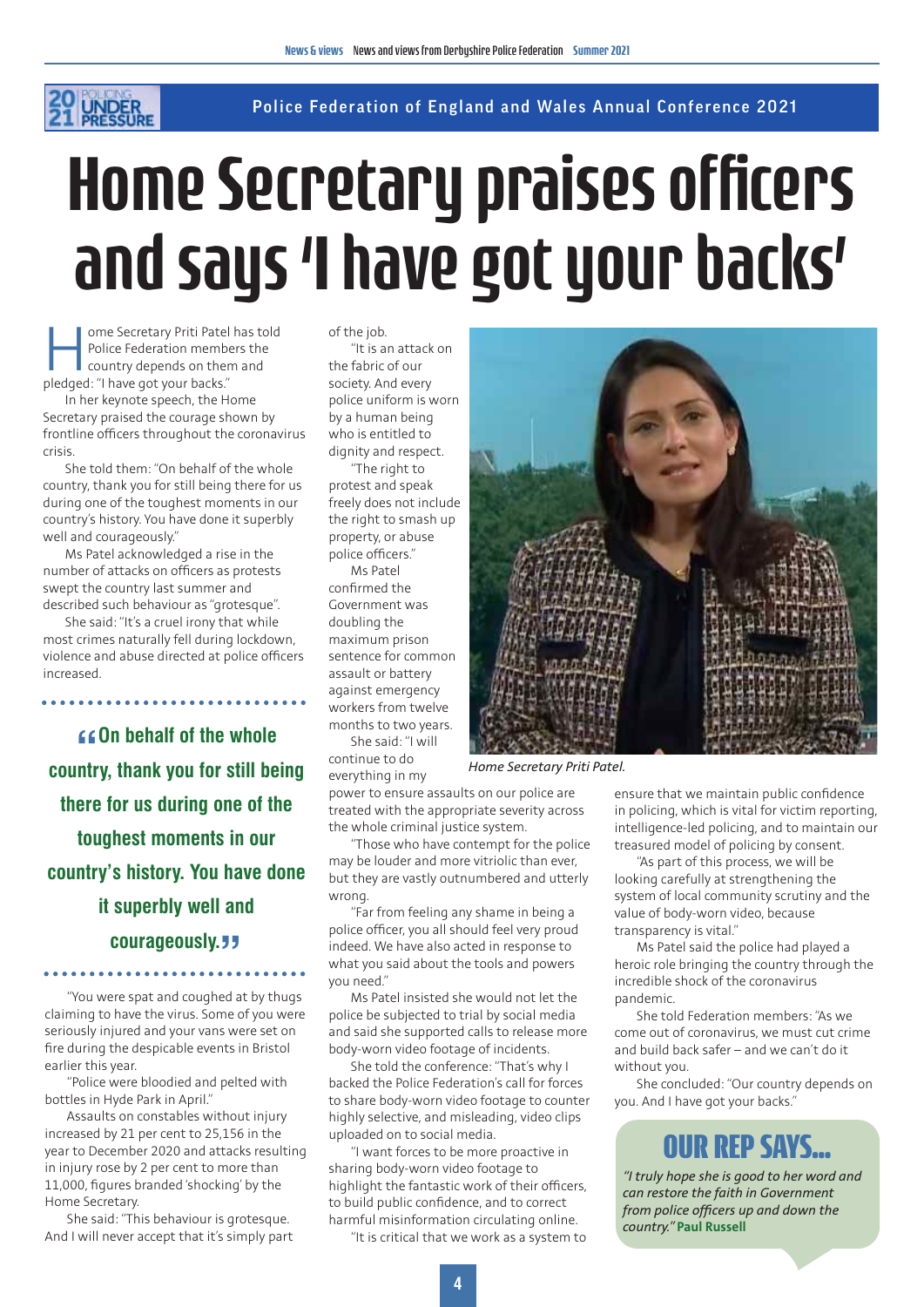

### **Having** but not at someone else's e 'Having a laugh is important,<br>but not at someone else's expense,' says Chief



#### *The panel members with Ian Collins bottom right.*

anter around sexuality and race is now off-limits but it still seems to be OK to makes jokes relating to gender, Derbyshire Chief Constable Rachel Swann told a conference session called Understanding Misogyny in Policing.

The Chief, who is the National Police Chiefs' Council (NPCC) gender lead, told the session: "It isn't about not having fun – having a laugh is important for de-stressing - but it shouldn't come at someone else's expense."

Rachel presented on the current work of the NPCC around gender and discrimination, including the National Violence Against Women Strategy which aims to help create a safe environment for women and girls.

South Wales Assistant Chief Constable Mark Travis gave a presentation on gender discrimination in the workplace which showed the severity of sexual harassment.

He revealed statistics from an independent survey showing that 90 per cent of female officers and staff had experienced sexual harassment in the workplace.

And the ACC said: "When we talk to people who experience this harassment, they don't want things to escalate, they

don't want a big, formal process, they just want the behaviour to stop."

The meeting was led by the Federation's self-organised women's group with its chair Zoe Wakefield giving an introduction highlighting the effects of misogyny.

Also taking part was group member Belinda Goodwin who told delegates: "You still get eye rolls when you talk about 'female' issues. It's just about creating change and bringing barriers down so we can discuss things properly."

The session outlined the ways in which female police officers can still face discrimination including the questions that women have received from other police officers about their competency for the job – for example, one female officer was challenged about wanting to be a firearms officer with questions about whether she was strong enough to wear all the kit.

The panel also took questions from the audience on topics such as promotion and flexible working.

#### **OUR REP SAYS...**

*"I agreed with a lot of what was being said in relation to misogyny within the workforce but from my view certain parts seemed one-sided. Yes, there are comments made towards females which are unnecessary and at times female officers are treated differently, sent to rapes or jobs involving children. But there was a comment about female officers being sent to single-crewed jobs and male officers asking if they are OK with attending or just turning up at the job. In my years of service, I have never felt a female couldn't handle the job but I have, along with other male colleagues, turned up if we have been in the area. To me this isn't a trust thing, it's looking after your colleagues and having local knowledge of who and where they are attending, but this also happens with young in service male colleagues.*

*"I think it depends on where you work and who you work with. I know a lot of female officers who will not tolerate being treated differently and openly challenge any comments. But I agree attitudes need to change."* **Leigh Gyte**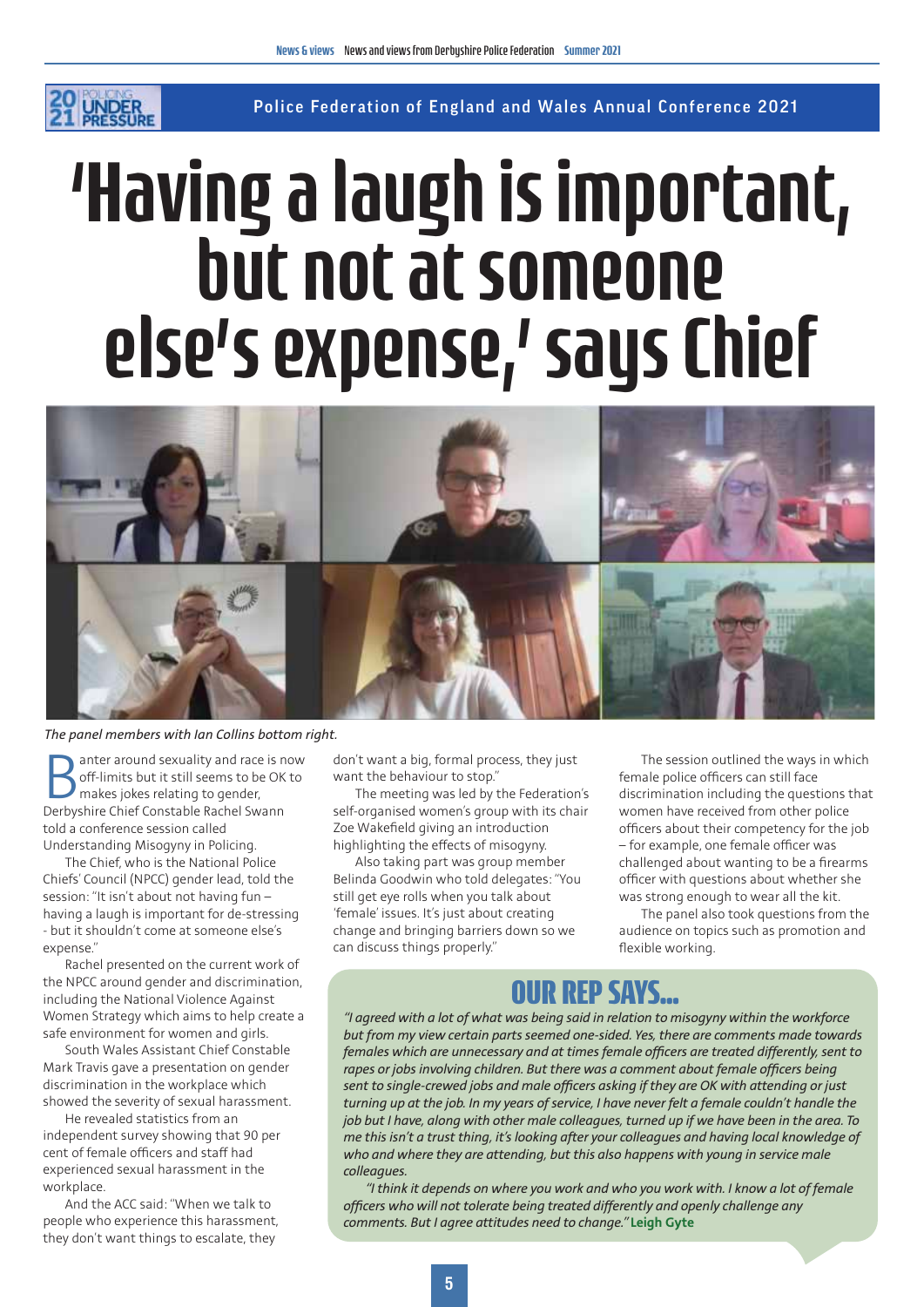

#### Police minister says service is coming out of the pandemic in *12.20pm LUNCH* 1pm 1.10pm better shape than it went in



*Policing minister Kit Malthouse. Her Majesty's Chief Inspector of* 

**P** olicing minister Kit Malthouse has<br>found themselves under at the heig<br>of the coronavirus crisis but insisted they olicing minister Kit Malthouse has acknowledged the pressure the police found themselves under at the height have always enjoyed the full support of the Government and the vast majority of the public.

Mr Malthouse said he stood 'squareshouldered' with frontline officers who had been asked to carry out their normal duties while also policing lockdown restrictions with great courage and professionalism.

And he told conference that, despite the unprecedented challenges of the last 18 months, officers had managed to maintain and probably improved public trust during the pandemic.

He said: "Policing is coming out of the pandemic in better shape than it went in."

The minister admitted he regretted not doing more to ensure police officers were



*Constabulary Sir Tom Winsor.*

prioritised in the Covid vaccine programme.

The opening session of conference, the theme of which was Policing Under Pressure, saw a live panel featuring Mr Malthouse, National Police Chiefs' Council (NPCC) chair Martin Hewitt, shadow policing minister Sarah Jones and Her Majesty's Chief Inspector of Constabulary Sir Tom Winsor.

Mr Hewitt praised the response of police officers but admitted frequent changes in legislation had presented extraordinary challenges for both the police service and the Government.

Sir Tom paid tribute to the police response during the pandemic and dismissed social media criticism of how officers had handled the ever-changing landscape during lockdown.

He said while not perfect, the police performance had been "very, very good" and deserved high marks of nine out of 10.

#### **OUR REPS SAY...**

*"Having had several years of seeing and now understanding what police officers do, the difference in Sir Tom Winsor's view of police officers from the days of his 2010 review is always good to see. I told him so at conference a couple of years ago. Positive messages towards police officers and the Police Federation from all involved on the panel session."*  **Tony Wetton, Derbyshire Police Federation chair**

*"The title and artwork of this year's conference truly reflected the state of policing and I totally agree that cracks are starting to show under the ever-increasing demands of modern day policing. What is reassuring is that the guest speakers in the opening presentation do seem to understand. Typically, there were teething troubles with technology for this 'virtual' conference and I missed what Sir Tom Winsor was saying when he quoted incidents in Derbyshire so I will definitely be revisiting this."* **Paul Russell**

### Brave Geoff interviewed at conference



*Derbyshire Police Bravery Award nominee Geoff Marshall.*

Derbyshire Police Bravery Award nominee and 'Whaley Bridge dam hero' Geoff Marshall has revealed he would not have been able to live with himself if a young officer had volunteered in his place and something had happened to them.

PC Geoff Marshall spoke about his nomination for the 2020 Police Bravery Awards ahead of the postponed award ceremony later this year.

He received the nomination after the dam at Whaley Bridge became unsafe, leading to him selflessly risking his life when placing sandbags on the weakened structure.

During the virtual conference, TV's Mark Durden-Smith, host of the yearly Police Bravery Awards, asked PC Marshall why he volunteered.

"You just make that decision at the time," said PC Marshall, "It came down to me being old and stupid. I couldn't have lived with myself if the dam had gone and a younger officer had been at risk. Some of them have children at home."

The 2020 ceremony has been postponed repeatedly due to the Covid-19 pandemic, with it hopefully happening this October. The 2021 ceremony is set to take place in December.

#### **OUR REP SAYS...**

*"It was really humbling to hear these men tell their stories. It's always nice to be reminded that officers are heroic just by doing their job; a fact most take for granted."***Adam Bryan**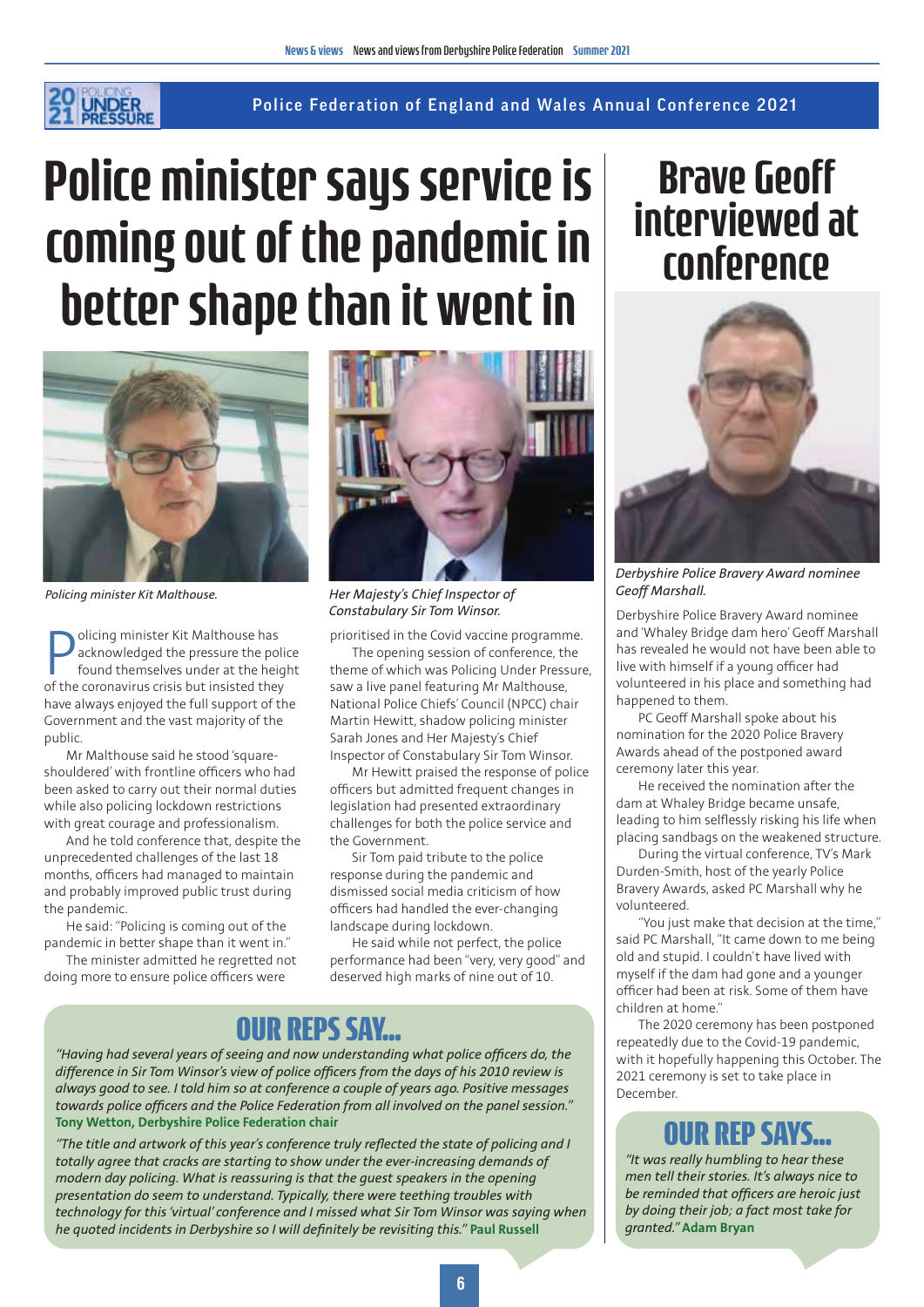

## **Be bra** 'Be braver with BWV'

olice forces need to be braver in releasing body-worn video in response to officers being tried on social media, **1.30 P Payies The Police forces need to be braver in response to officers being tried on social media, the Police Federation's annual conference has** heard.

John Apter, chair of the Federation, said that where it was appropriate and legally sound to do so, body-worn video (BWV) should be made public to counterbalance unfair, edited and out of context social media clips.

John said: "Forces need to be braver in putting body-worn video out to redress the balance. It's incumbent on us as Federations to liaise with our chief officer team and, where we're legally able to do this, we need to push out that body-worn video because what it does show, invariably, is certainly not what is being portrayed in that 20-second clip.

**" training for young officers, for There needs to be better everybody out there, especially if you're doing on the beat policing.** 55

"If you look at the context, it shows that police officers are doing incredibly well in the most difficult and challenging of circumstances."

John was speaking during a session on Day 2 of the conference titled Trial By Media alongside criminal barrister and TV



*Federation chair John Apter, (left), with Robert Rinder and Danny Shaw.*

broadcaster Robert Rinder and former BBC home affairs correspondent Danny Shaw.

In a vote of delegates, 93 per cent said they wanted forces to share BWV to set the record straight when footage of incidents were posted on social media.

The session began with an anonymous officer sharing their harrowing experience of being vilified on social media.

"What myself and my family has gone through is crushing and still haunts us today," they said, "I don't want anyone to go through what I have when I was simply doing my job."

Robert Rinder called for a transformation of the way policing responds when officers are vilified in the media.

He said: "There needs to be better training for young officers, for everybody out there, especially if you're doing on the beat policing. It's about understanding not just the law, but it's understanding you are in the presence of people filming you and that

radically changes the complexion of how you police and communicate, and that needs training and thinking.

"Policing in 2021 needs a meaningful, creative, national strategy about how our community police communicate on social media and use those channels for themselves."

Robert added: "We have a 1990s – at best – media response to a 2021 media landscape."

Danny Shaw, head of strategy and insight at criminal justice and communications consultancy Crest Advisory, said there was a distinction between mainstream and social media, and how they treat the types of clips being discussed.

He said:"There's a difference between mainstream media and social media. It's a bit like walking into a private members' club on a quiet Saturday afternoon and going into a pub at closing time. People are shouting at each other on social media, mainstream media has a filter."

## 'This award is really for victims who are still suffering'

A former victim of domestic violence has received the Outstanding Contribution to Women in Policing Award 2021 having shared her own experience to help others.

Chief Inspector Sharon Baker of Avon

and Somerset Police said she was accepting the award on behalf of all the victims who were still suffering.

"I hope this award shines the light on the darkness and shows you that you're not alone," she added.



*Chief Inspector Sharon Baker.*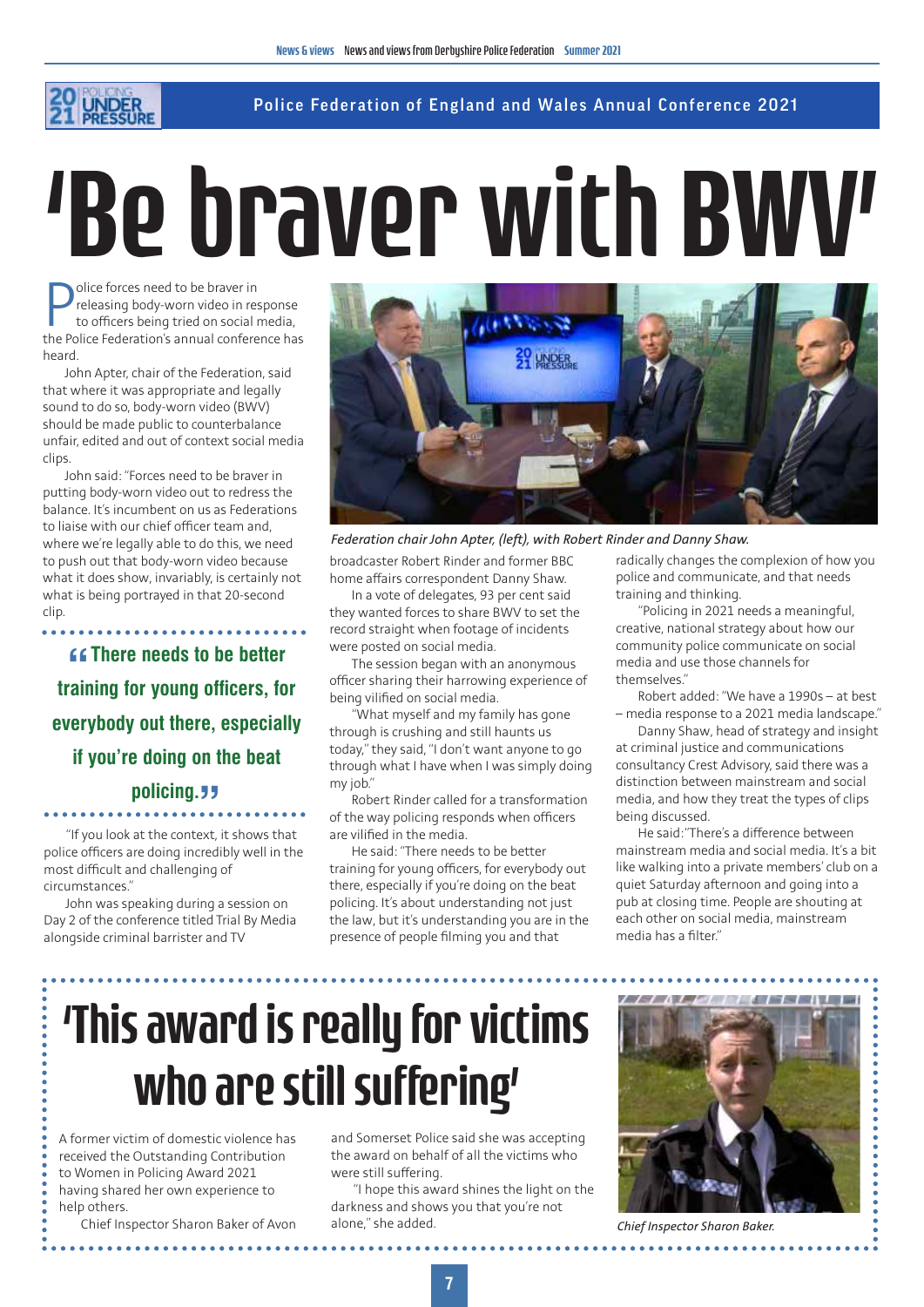#### UNDER<br>PRESSIDE

### Pay, cond need to get our message out more' Pay, conditions and pensions: 'We



*Session facilitator Alastair Campbell.*

The Federation has to be the<br>
unequivocal voice of policing, getting<br>
its message out more and rallying<br>
together, the Federation's national secretary he Federation has to be the unequivocal voice of policing, getting its message out more and rallying told a conference session looking at pay, conditions and pensions.

The session was facilitated by Tony Blair's former spokesperson, Alastair Campbell, who recently appeared as a host on the breakfast TV programme Good Morning Britain, and featured inputs from Police Federation of England and Wales (PFEW) national

secretary Alex Duncan and deputy secretary John Partington.

"As we come out of the pandemic and we return to normality, I think it's beholding on PFEW to be the unequivocal voice of policing. We need to get our message out more – we will all have different opinions, but it's important we rally together," Alex said.

John added: "We have to realise how powerful we can be when we come together with a united front."

Time was spent discussing the uncertainty around pensions with Alex explaining there were officers who did not know when they could retire, what they are entitled to and had no pension forecast.

But he said the Federation was working with the Government and further guidance was imminent, including a pension calculator tool that was being tested.

#### **OUR REPS SAY...**

*"This session was complex to understand for individuals who hadn't been exposed to the topics previously. I felt even Alastair Campell hadn't grasped what the pension remedy was and how it affected everyone retiring after 31 March 2022. It was interesting that the majority of voters said there was little worth in the annual PDR system. Derbyshire have used an informal 'check-in' system for at least three years and don't impose the PDR on officers. However, there seems to be less enforcement and engagement and it is only carried out by certain supervisors. There needs to be something in place that is worthwhile, meaningful and encourages officers to engage."*  **Kirsty Bunn, branch secretary**

*"I was pleased to hear Alex Duncan disclose that a new pension forecast system is in the testing phase; long overdue. The panel were asked a question about whether the Federation would consider helping out with the fees from the original pension challenge. I was disappointed, but not surprised, to hear that this couldn't be answered due to legal proceedings."* **Paul Russell**

## Prioritise officers' safety

"My view will always fall on the side of officer safety," national chair John Apter told delegates during a conference session on policing protests.

The segment focussed on the protests that have taken place over the past year and whether more needs to be done on educating the public on the role of the police during these sometimes violent demonstrations.

John warned against taking advantage of the goodwill shown by officers, who continue to want to protect the public, despite the situation.

He said: "We have the best police force in the world. We don't have to do a lot to make people feel valued and wanted."

Speaking about the fact that frontline officers are not always required to wear protective kit when working at protests, he argued that there were more concerns about how they will look in the protective gear rather than prioritising staff safety.

Looking to the summer ahead, John said



*Metropolitan Police Sergeant Nikki O'Malley spoke about her experiences of working on the frontline at protests.*

forces are committed to protecting the public.

"Policing reacts to crisis," he explained, "The pressure cooker of frustration has built up and we had a taste of it last summer."

Metropolitan Police Sergeant Nikki O'Malley spoke about her experiences of working on the frontline at protests, including one in which she was not wearing a protective kit, resulting in her getting injured.

#### **OUR REP SAYS...**

*"Another interesting session. It was very impactive to hear from Met Sergeant Nikki O'Malley who had been injured when the Hyde Park protest turned violent towards police officers."* **Tony Wetton, Derbyshire Police Federation chair**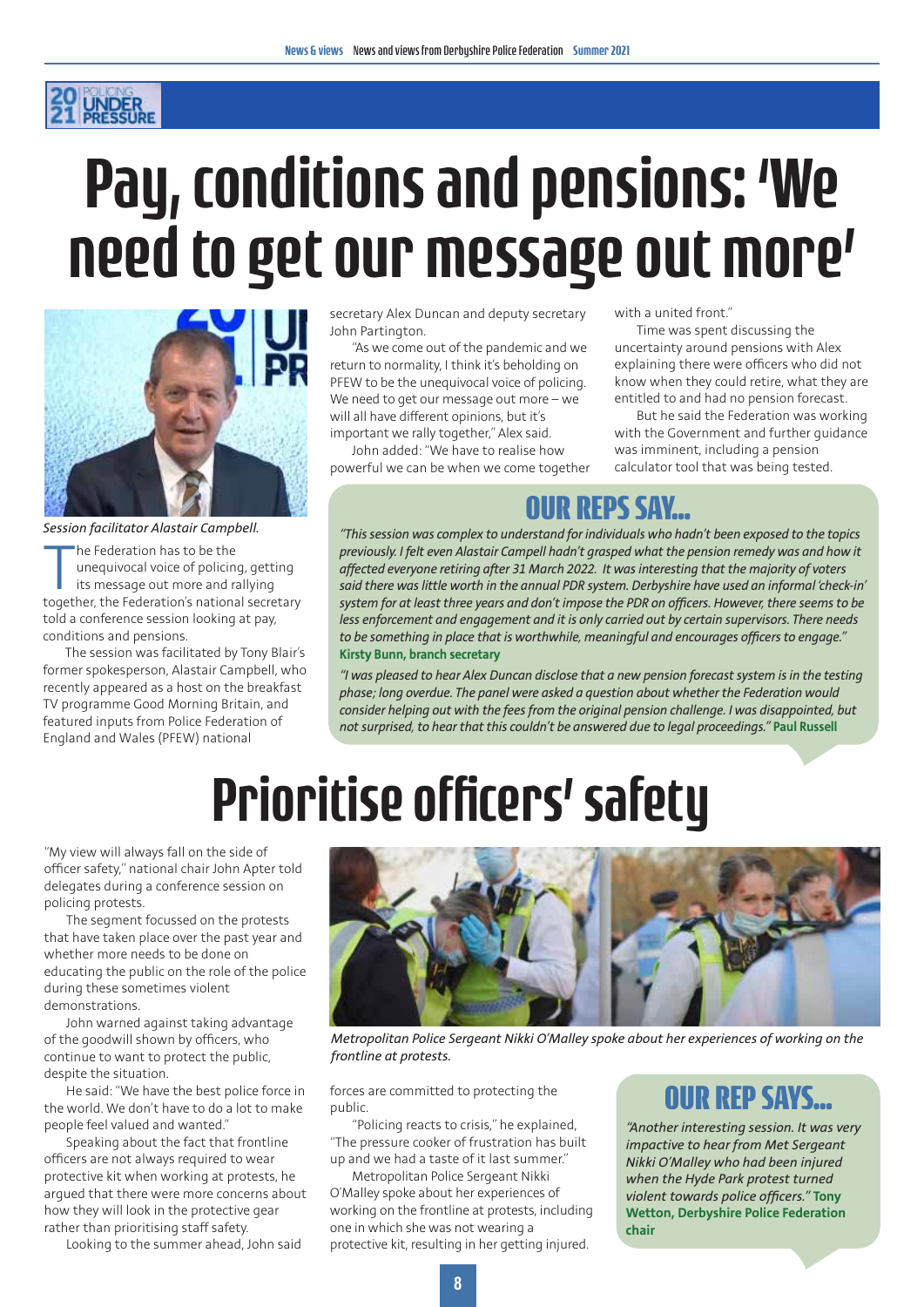

#### **PW CUI** Senior Cabinet Minister New culture on conduct?

t is not the end of the journey, and<br>adjustments still need to be made but it is<br>absolutely clear that we are moving in the<br>right direction in terms of embedding a t is not the end of the journey, and adjustments still need to be made but it is *12.20pm LUNCH* 1pm **Policing Under Pressure** absolutely clear that we are moving in the culture of learning and development rather than sanction and punishment with police <sub>c</sub>onduct proceedings.

That was the message given to delegates at a conference session asking New Regs – New Culture?

Phill Matthews, conduct and performance lead for the national Federation, said that relations between the Federation and the Independent Office for Police Conduct (IOPC) had improved and he thanked the police watchdog's director general Michael Lockwood for his efforts to overhaul the system.

As a sign of the progress made, Phill will soon be giving the Federation's first input into IOPC investigators' training.

But he said there were some issues with forces adjusting to the new raised bar for conduct proceedings and the performance requiring improvement and reflective practice procedures introduced with the new conduct regulations in February last year.

Much of the session focussed on the timeliness of conduct inquiries which all agreed was essential for police officers,



*Clockwise from top left: the session featured Phill Matthews, Chief Constable Craig Guildford, Ian Collins, Michael Lockwood and Ian Balbi, head of police discipline policy at the Home Office.*

complainants the reputation of the complaints system as a whole. Mr Lockwood said there would be times, where a case was complex or there were vulnerable victims, where cases might go over the 12-month limit the Federation would like to see on investigations. The IOPC was setting targets for nine and six months next year.

He stressed that there should be a real emphasis on learning not just for individual officers but also for forces themselves. Phill agreed and said the IOPC had now

issued more than 400 learning reports, rather than those involved being sanctioned.

#### **OUR REP SAYS...**

*"The new regs haven't had the impact that was intended and it is for Fed reps to keep pushing the importance and usefulness of reflective practice. The new regs are very helpful if they are used correctly."* **Kirsty Bunn, Derbyshire Police Federation secretary.**

Panel praises pandemic recruits

There was no shortage of praise for new recruits during a panel session at this year's annual conference, with those who have been forced to complete virtual training due to the pandemic called 'resilient' and 'nothing *Federation roads*  short of commendable'.

With an



*policing lead Gemma Fox.*

ambitious target of an extra 20,000 officers by 2023, concerns were raised about the impact virtual training has had on new recruits, with Federation roads policing lead and National Board member Gemma Fox recognising that newcomers have been immediately asked to put both themselves and their families at risk.

She said: "What we've asked of them, is to pick up a uniform, to put it on and get on with it. They have done exactly that while putting themselves at risk of coronavirus, as well as risking taking the virus back home with them."

Dave Bamber, national Federation lead for professional development and issues related to the College of Policing, explained: "What we can't deny is the impact that the last year has had on our officers and members. Young officers have been forced to learn independently, online and virtually. We need to get an understanding of what effect that has had on them.

"What needs to be acknowledged is none of this is at the fault of our officers."

As well as recruitment, emphasis was also on retention and the significance of finding out why people are choosing to leave the service early.

#### **OUR REP SAYS...**

*"The session was very informative, there has been a massive overhaul of new recruit training. The College of Policing is responsible for the curriculum but this may be altered by forces responsible for its delivery. Session leaders also wanted to make it clear that anyone wanting to do the course part-time would be supported in doing so. I hope this is the case. I feel the new way in which we recruit officers puts a lot of pressure on them as they have to do the university course along side learning on the job. It seems to be aimed at younger people too."*  **Becki Smith.**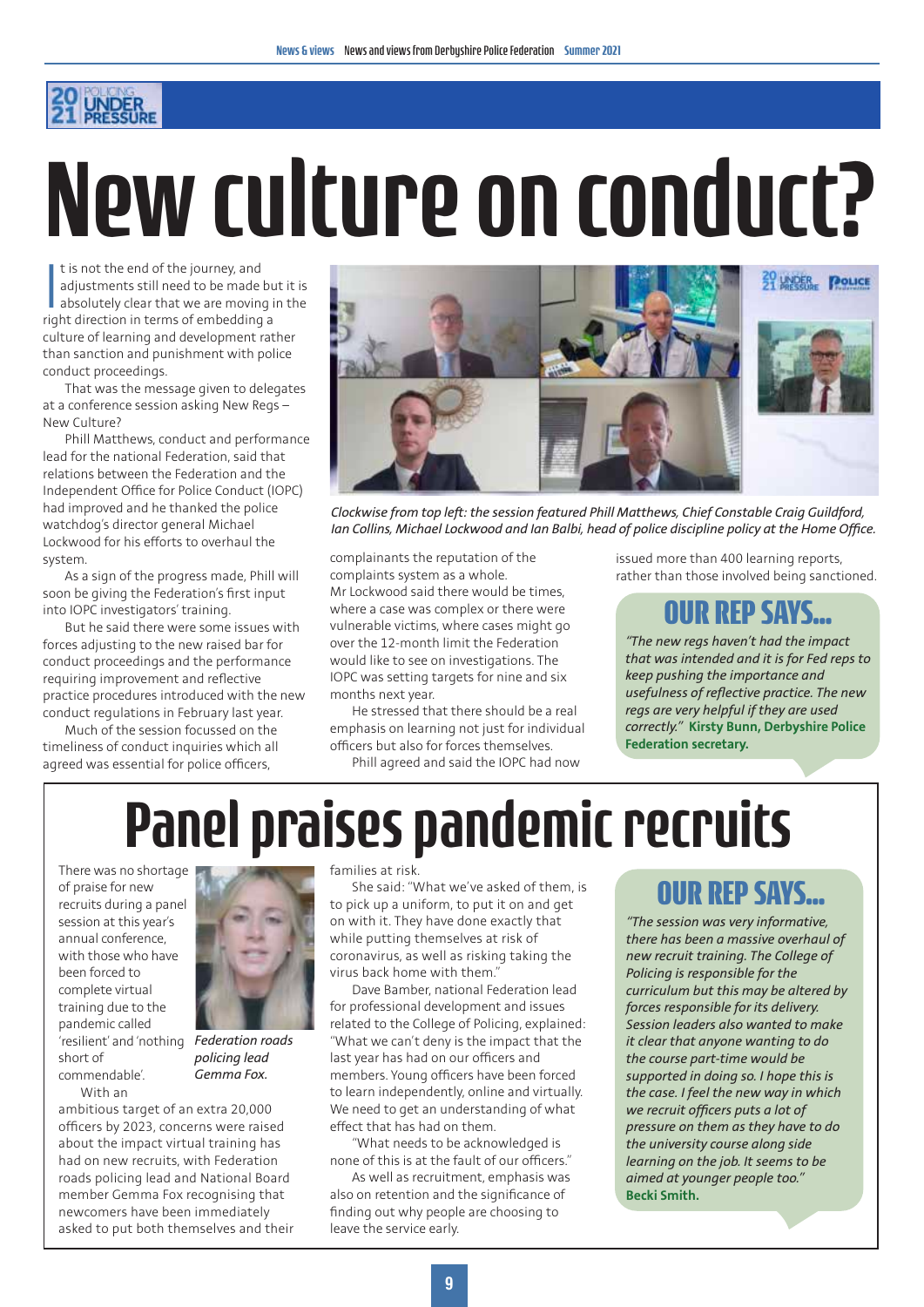

## **Wellbeing: 'It's the simple** things that need to change'



ational wellbeing lead Hayley Aley<br>
says that 'even the smallest change<br>
made across the force will have a<br>
huge impact' on the welfare of officers, as says that 'even the smallest changes made across the force will have a she joined a conference session called Wellbeing – Whose Responsibility Is It?

Hayley's comments were part of a discussion that focused on the wellbeing of officers, which highlighted the demands of the job, pressures felt by staff and solutions that could help combat wellbeing issues.

Looking ahead, Hayley said she hoped to not be sitting here next year, 'saying the same thing over and over'.

"We've only just opened the box, looking at what pressures are affecting officers," she said, "We need to look at the things that need to change to prevent mental health and the physical issues people are feeling. We need to prevent people from walking away from the workplace because they can't cope.

"It's the simple things that need to change, the day-to-day jobs. Those quick changes will have a long-term impact on the organisation."

Hayley was joined by National Board member and wellbeing secretary Belinda Goodwin, who said that wellbeing can be broken down into four parts, including



*National wellbeing lead Hayley Aley.*

mental health, physical wellbeing, financial wellbeing and general wellbeing.

"We have to stop just talking about it," she said, "We need to make fundamental changes to impact the wellbeing across forces."

#### **OUR REP SAYS...**

*"I think I can quickly sum this session up: there is still work to be done."* **Adam Bryan, Derbyshire Police Federation wellbeing lead.**

### New wellbeing toolkit is aimed at detectives

A unique wellbeing toolkit aimed specifically at detectives and investigators has been previewed at the annual national Police Federation conference.

Details of the specially-commissioned Oscar Kilo Toolkit were unveiled during a discussion which covered issues such as recruitment, retention and growing fears of officer burn-out.

Detective Chief Superintendent Martin Brunning of the Bedfordshire, Cambridgeshire and Hertfordshire Major Crime Unit said the package could be transformative in terms of improving the emotional wellbeing of detectives and stop them leaving the CID.

He told the session: "This is not a one size fits all or a token gesture. It's got real substance as it comes from a group of people who have been through the pain of having colleagues crashing and burning."

The Investing in the Investigators discussion was led by Staffordshire Police Federation secretary Glyn Pattinson, chair of the Police Federation's National Detectives' Forum (PFNDF) which has long campaigned for leaders to provide better support for investigators in relation to the unique pressures they face.

#### **OUR REP SAYS...**

*"Due to the shift allowance and shift patterns within different forces, a lot of section officers don't want to apply due to a reduction in pay and the large workload but also CID isn't what it used to be and the majority of staff dont want to go onto PPU. With Derbyshire, we have a career pathway which speaking with some people seems to be more of a career dead end.* 

*"The whole service needs to look at better ways to treat detectives in order to recruit and retain.*

*"But the best part for me was the fact that the College of Policing still thinks the degree-entry and PCDA entry is the best way to recruit new police officers. I still think ,and I would suggest a large amount of colleagues would agree, the college is blinkered in this decision by removing the IPLDP entry system."* **Leigh Gyte**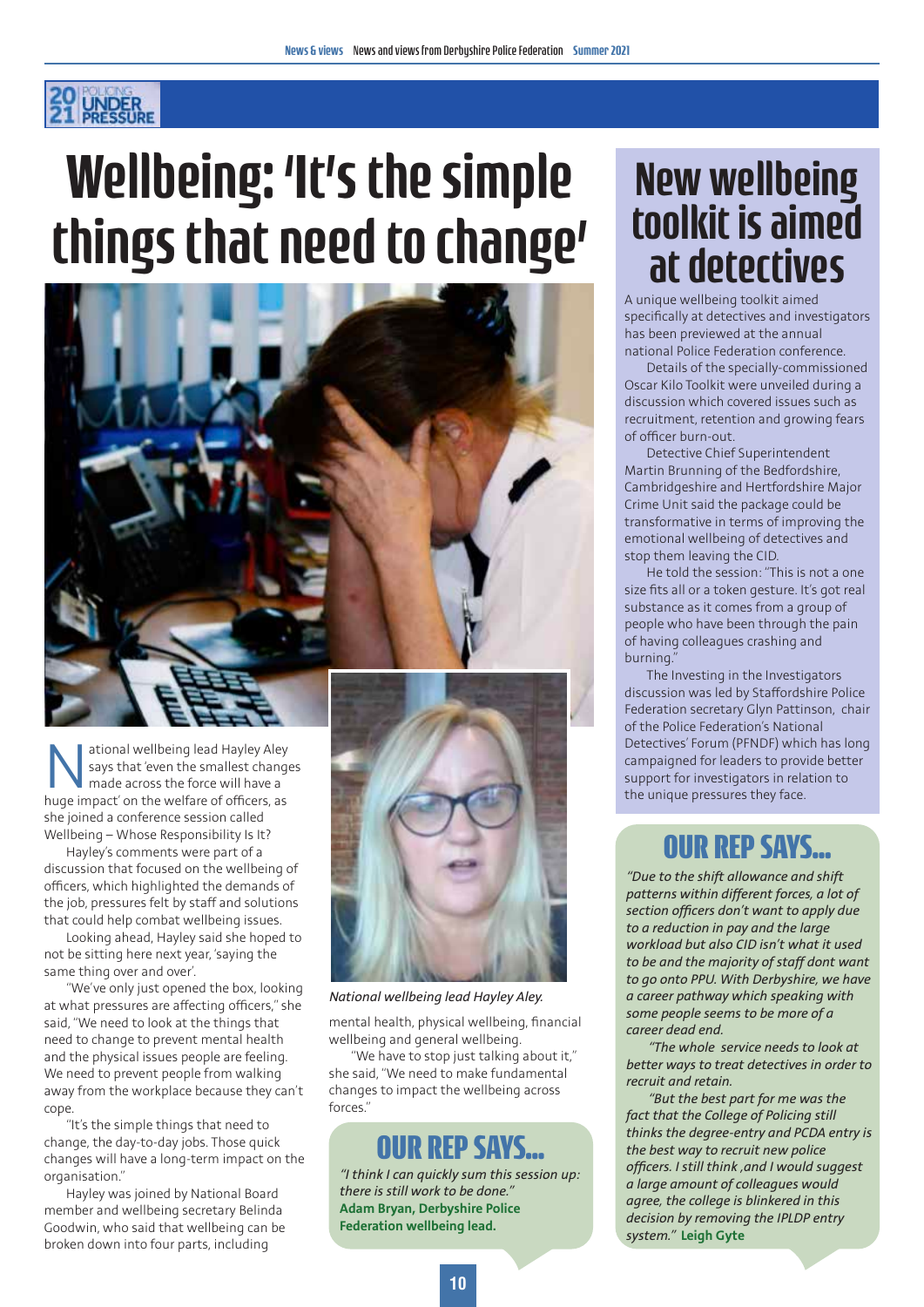

# Privilege comes under scrutiny

airness and equality came under the spotlight with a powerful session examining race, policing and privilege airness and equality came under the<br>spotlight with a powerful session<br>examining race, policing and privilege<br>and the impact they have on public confidence and trust.

The session was led by scholar, activist and broadcaster Robert Beckford, a professor of black theology, who said British society remained one of the most unequal in the western world with unchecked privilege leading to financial and socio-economic consequences across the country.

He told the conference: "We have got to address the subject of privilege because we have got the persistence of structural inequality."

Session host Zac Mader, secretary of the Federation's Black, Asian and Minority Ethnic and BAME Belief Self-Organised Group, asked how the understanding of privilege could be improved within policing.

Prof Beckford said: "It is about talking about it. Part of the problem is it is not talked about. We need to talk and reflect upon it, to see how we can help in certain circumstances.

"Radical honesty is necessary to address these problems in institutions and organisations. In society we find a way to deny things exist, but we need to be completely honest so we can move forward."

He also said officers should try to educate themselves about the issues around privilege and suggested better training and honest



*Session host Zac Mader, secretary of the Professor Robert Beckford. Federation's Black, Asian and Minority Ethnic and BAME Belief Self-Organised Group.*

answers to difficult questions were needed to tackle bias and inclusion across policing.

He said: "Think about how you can be an ally and support under-represented groups to ensure there is a real fairness. The fairness we want to see in public institutions and public life."

The professor called for 'really clear and powerful pathways' for career progression among under-represented groups to help improve an imbalance so the police can better reflect the communities they serve.



**" to deny things exist, but we**  *<u>If In society we find a way</u>* **need to be completely honest so we can move forward.** *<b>,* **..........** 

## 'We need diverse experiences'

A leading equality expert has identified three key barriers blocking the recruitment of new police officers from black and Asian communities.

Professor Robert Beckford, an academic, activist and broadcaster, pulled no punches

 $\bullet\bullet\bullet\bullet$ 

when the issue was raised during a diversity session called The Challenge of Difference at the Police Federation annual conference.

Prof Beckford said the first stumbling block was a perceived lack of integrity within the police service.

**Example 15 Section** we find a way to deny things exist, but if I was running the force the first thing I would say is sorry. It **running the force the first thing I would say is sorry. It doesn't take much to appease people in this context and sorry goes a long way. So firstly there needs to be that kind of acknowledgement. "**

He told the conference: "There is a lack of recognition of the negative history of policing black and brown communities, particularly black deaths in custody, particularly around miscarriages of justice.

"If I was running the force the first thing I would say is sorry. It doesn't take much to appease people in this context and sorry goes a long way. So firstly there needs to be that kind of acknowledgement."

Prof Beckford said the second key factor in the recruitment of black and brown officers was the idea that the issue could be addressed by simply having more black and brown people in positions of power.

The award-winning academic said the third stumbling block was over-reliance on long-term recruitment targets.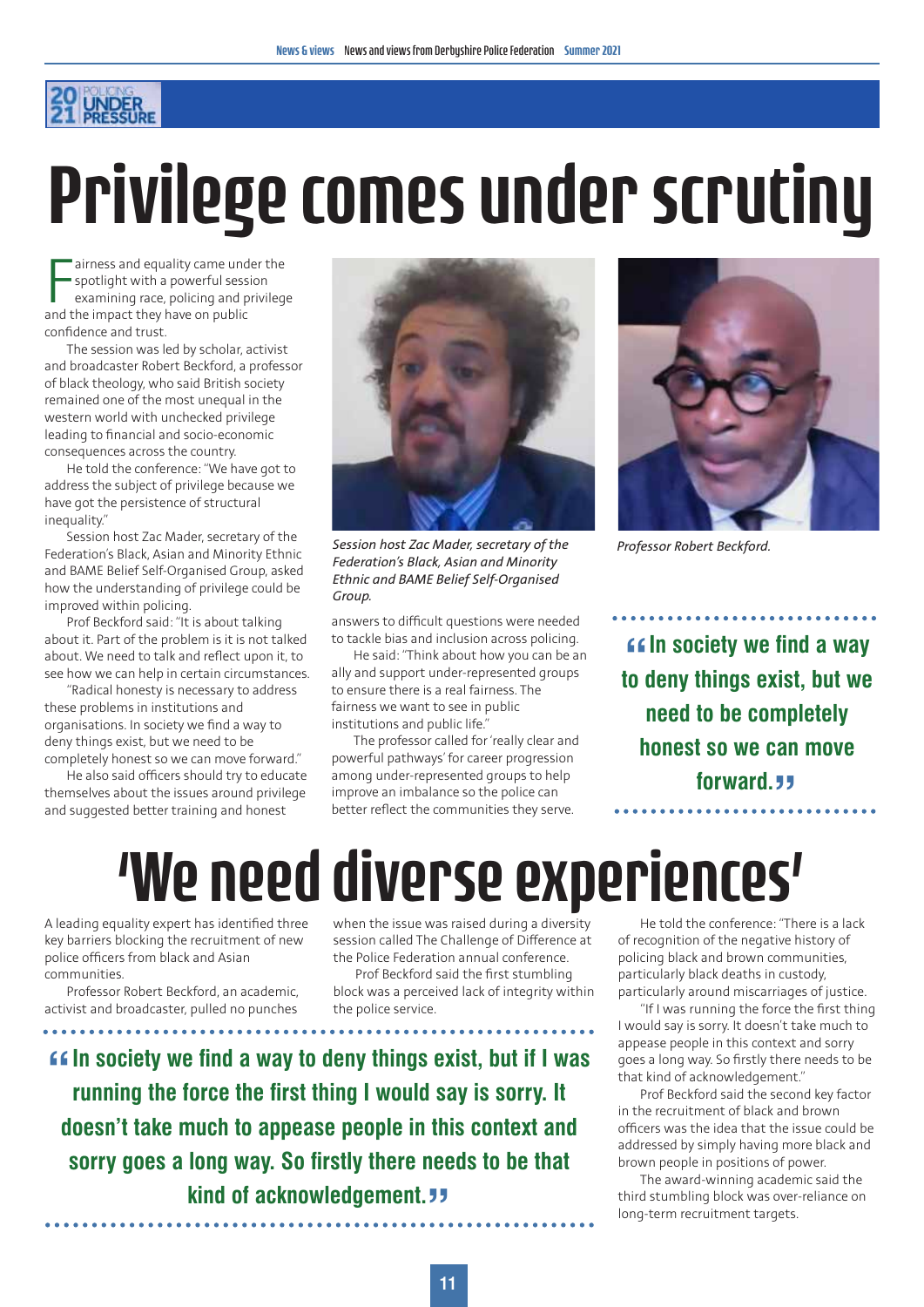



# Fears over changes to driving law

Francisco ederation representatives are being<br>
urged to implore their chief officers to<br>
ensure that changes to driving<br>
legislation aimed at better protecting police ederation representatives are being urged to implore their chief officers to ensure that changes to driving drivers make the law truly fit for purpose.

Tim Rogers, deputy secretary of West Midlands Police Federation and national pursuits and driver training lead, gave an update on the provisions of the Police, Crime, Sentencing and Courts Bill during a roads policing session at the Federation conference.

The bill, which is due to become law later this year, sets out changes that will mean officers will no longer be judged by the standards of the careful and competent driver, allowing their professional training and expertise to be taken into account.

But Tim fears the wording of the proposed legislation could lead to officer being further criminalised.

"We are very grateful for the support so far from the Government, the Home Office, the Ministry of Justice, the National Police Chiefs' Council and the Independent Office for Police Conduct," he said, but adding that an amendment to the bill is now required.

A new legal test will currently be applied so officers' driving will be measured against

that of a 'careful and competent police driver', however, this could still leave them exposed.

"An officer will be licensed to drive in accordance with what they have been trained to do but nothing more. Performing a manoeuvre which is not trained or in policy is likely to fall into the new definition of dangerous and careless driving under a new test against the careful and competent police driver," Tim explained.

"Going beyond the terms of that licence could give rise to criminal liability. I have grave concerns around the practicality of this approach."

#### **OUR REP SAYS...**

*"Although I've been involved as Derbyshire's rep on the national Federation's Roads Policing Forum for the past year or so, I hope to see an Ops Division rep elected in the upcoming Fed elections to pick up this portfolio, which is important both to roads policing officers and all police drivers."* **Tony Wetton, Derbyshire Police Federation chair**



## Fed elections coming soon



*PFEW national vice-chair Ché Donald.*

Members are being encouraged to stand in the upcoming Federation elections, with national vice-chair Ché Donald calling his appointment 'life-changing'.

Ché was joined by John Partington, deputy national secretary, at this year's annual conference, ahead of the election process which will be kicking off on 1 July.

The pair called on members to stand in the elections, with Ché referring to workplace reps as the 'lifeblood' of the Federation.

He added: "There are many officers out there who would struggle without them. I really want people to consider it. I found it life-changing.

Officers will be given the opportunity to meet current reps and ask any questions at an election café on 21 June from 2pm - 3pm.

#### **Find out more.**

Derbyshire Police Federation is also holding an online surgery on 22 June for its members wanting to find out more about being a rep.